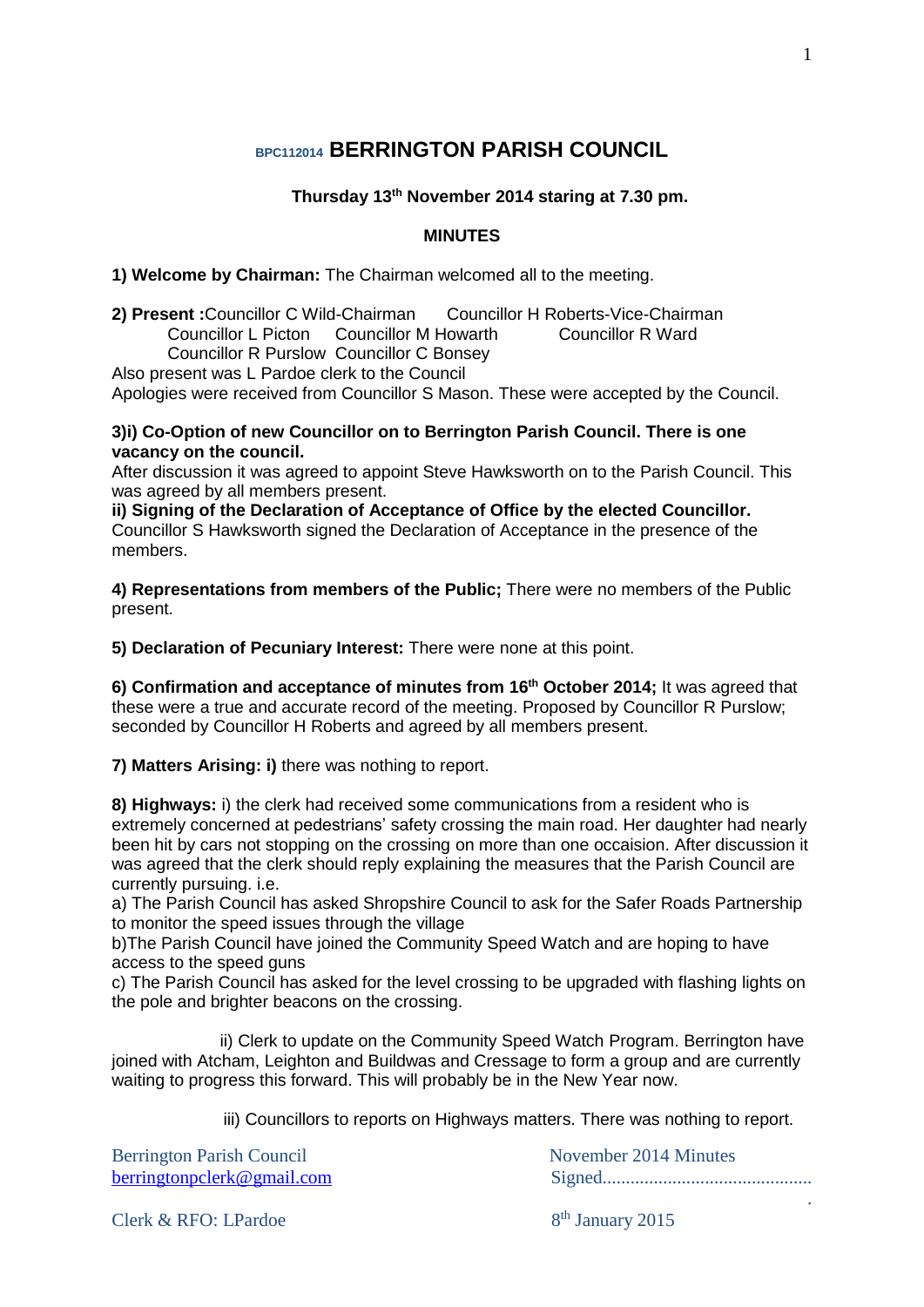#### **9) Financial Matters:**

i) Bank Reconciliation for Month End October 2014. It was agreed to accept the Bank reconciliation as presented by the clerk. Proposed by Councillor R Purslow; seconded by Councillor H Roberts and agreed by all members present.

ii) Accounts for payment: - It was agreed to pay the accounts as presented by the clerk. Proposed by Councillor R Purslow; seconded by Councillor H Roberts and agreed by all members present.

| cheque number | Pavee                     | <b>Details</b>                    | Amount  |
|---------------|---------------------------|-----------------------------------|---------|
| 941           | <b>Shropshire Council</b> | Lighting                          | 153.17  |
| 942           | Ringway                   | Conversion to Part night lighting | 599.15  |
| 943           | E-on                      | Light repair                      | 101.34  |
| 944           | L Pardoe                  | Sal & Exp                         | 396.60  |
|               |                           | total                             | 1250.26 |

iii) Council to receive financial paperwork in preparation for the budget and precept setting in January 2015.The clerk distributed some preparatory financial paperwork for the members to look at during the Christmas break.

iv)The Clerk reported that she had spoken to Sula Rayska about the Allotment project and she would look into the project and see what costs we are looking at.

#### **12) Planning Matters:-**

## **i)Clerk to report on earlier applications:**

- Reference: 14/02406/OUT; Address; Proposed Residential Development South of Holcroft Way, Cross Houses, Shrewsbury, Shropshire. Proposal: Outline application for large scale mixed residential development to include means of access. *Pending Consideration*
- Reference:14/03225/FUL Address; Land south of Cross Houses, Shrewsbury, Shropshire Proposal: Erection of 3 no. Dwellings with detached double garages; alteration to existing access. *Pending Consideration*
- Reference:14/03430/out Address: 9 & 10 Cantlop Road, Condover, Shrewsbury, SY5 7DB Proposal: Outline application for the erection of 2 no replacement dwellings following the demolition of existing dwellings and associated outbuildings to include means of access and scale. *Permission granted* Reference; 14/03446/FUL Address: Disused Airfield, Condover, Shrewsbury, Shropshire Installation and operation of a solar farm and associated infrastructure.
- Reference: 14/03675/FUL Address; 40, Lower Cross, Cross Houses, Shrewsbury, SY5 6JU Proposal: Erection of single storey extension to side elevation for dedicated disabled Facilities. Permission granted
- Reference: 14/03959/LBC Address: Berrington Hall, Berrington, Shrewsbury. SY5 6HA Proposal: Installation of an array of solar thermal panels on the south facing inner elevation of the main roof of the house consisting of three or four flat plate solar thermal collectors. *Pending Consideration*
- Reference: 14/02406/OUT; Address; Proposed Residential Development South of Holcroft Way, Cross Houses, Shrewsbury, Shropshire.

Berrington Parish Council **Example 2014** November 2014 Minutes

[berringtonpclerk@gmail.com](mailto:berringtonpclerk@btinternet.com) Signed.............................................

.

Clerk & RFO: LPardoe

8<sup>th</sup> January 2015